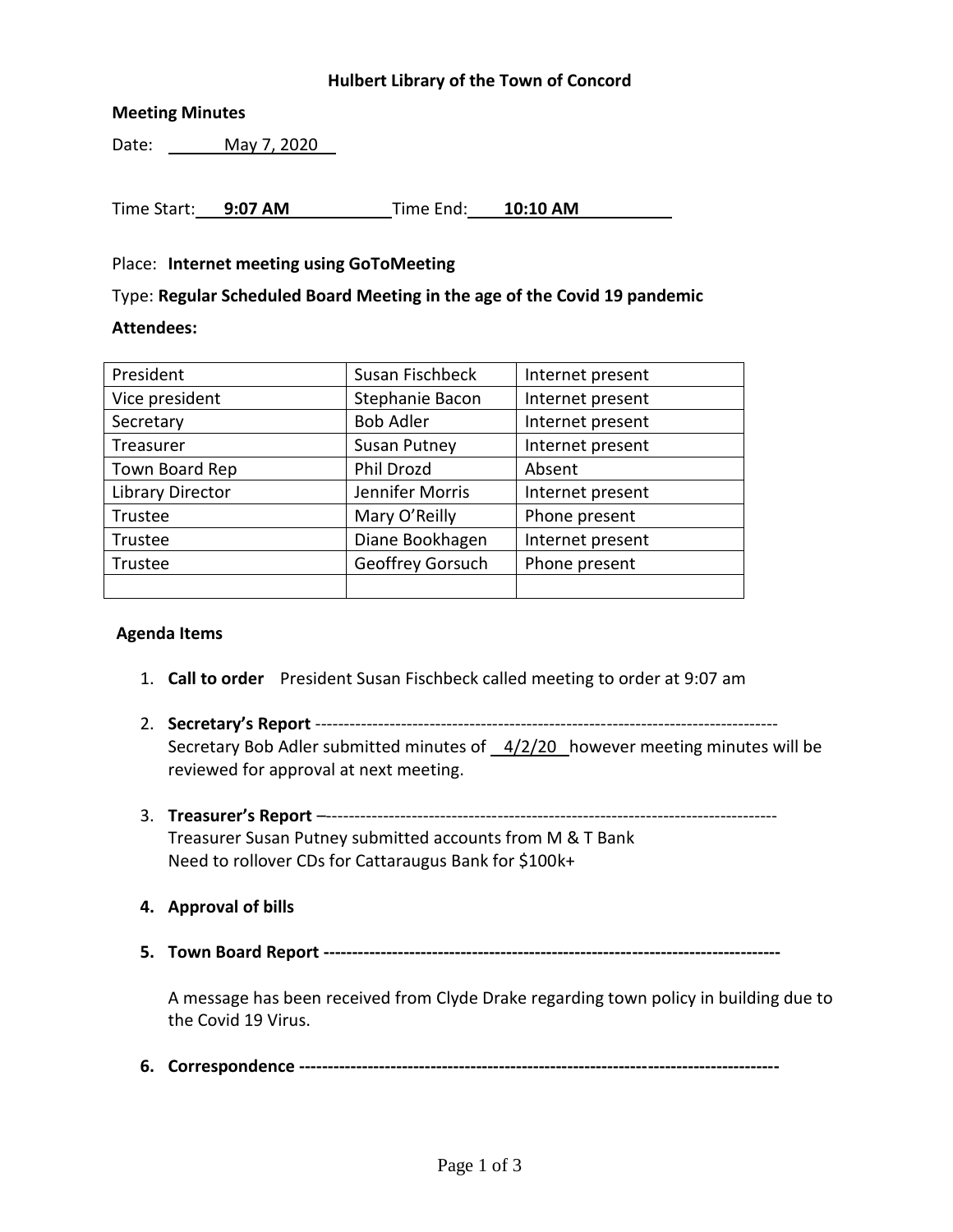## **7. Library Director's Report**

Director's Report attached

### **8. Old Business –** Policies review

Ethics and Conflict of Interest Policies submitted by Diane Bookagen – Sue P proposed adopting

Stephanie seconded

approved unanimously by members

Additional discussion:

- Conflict of interest based on Grand Island
- Conflict of interest needs to be annually reviewed and signed and disclosure forms should be filed when appropriate.
- We should consider reviewing our an annual checklist to make sure all of the policies and procedures are understood by all and all compliance reviews are made (conflict of interest etc.)
- Our first meeting in September 2020 will be used to OK all of the policies.
- Possibly use Docusign to sign forms when in person forms are not feasible or available.

## **CD needs renewal –**

Motion to rollover currently expiring CD 2.25 percent for 24 month Sue Putney, Jeff seconded, motion passed unanimously

# **9. New Business**

We discussed:

Plan to reopen library system

Phase I – possible takeout type of service – if governor approves re-opening Phase II – limited hours workforce being downsized

Physical accommodations include shields, gloves, materials for cleaning, quarantining books

We need to coordinate with the town officials Krebs, Drake, consider zoom meetings. Consider modification of our policies based on Covid 19 policies directed from Central Library and NYS.

Amended Conflict of Interest policy will be circulated by Diane Bookagen.

- 10. Next meeting date and time: June 4 at 9 am
- 11. Adjournment Meeting was adjourned at 10:25 am